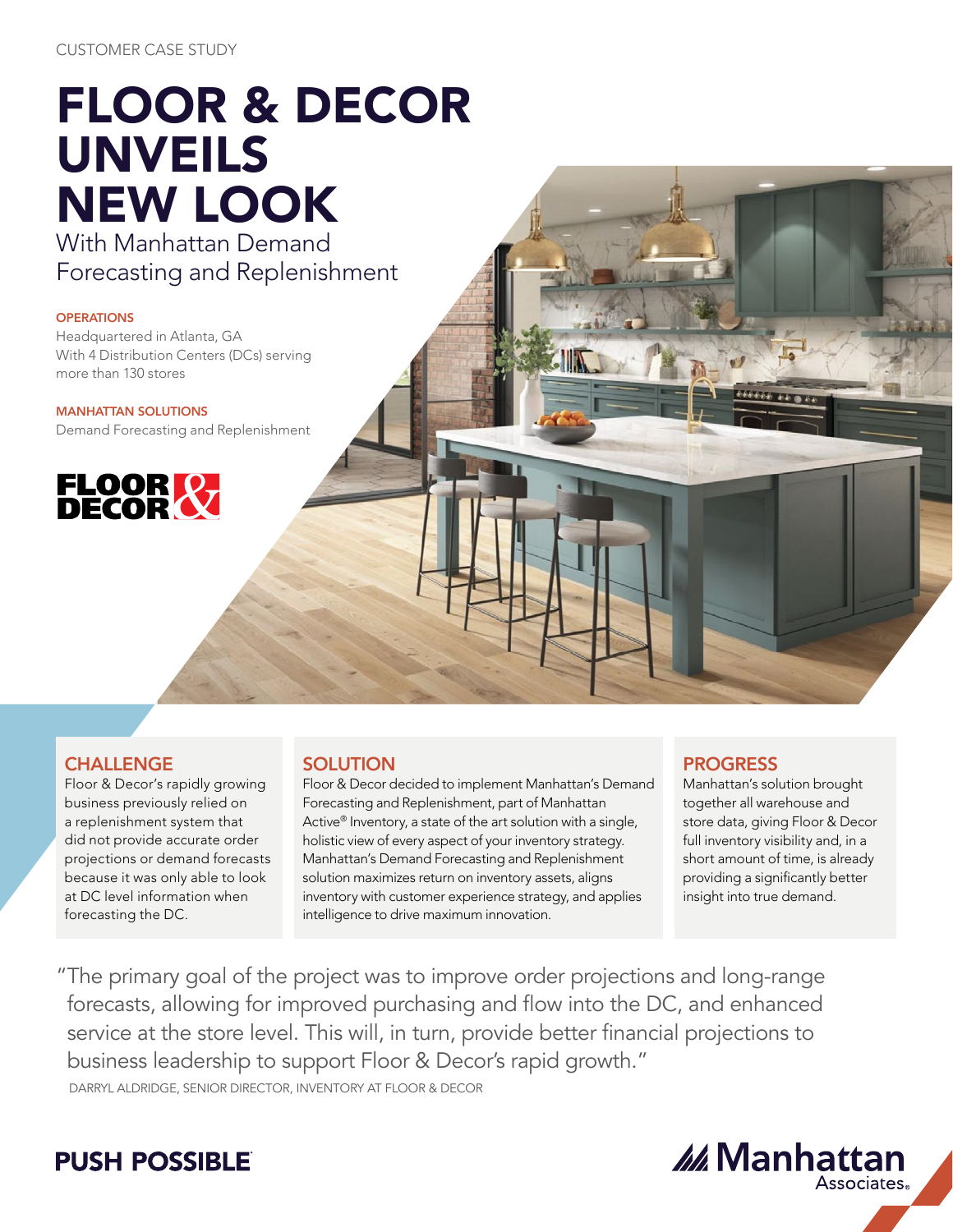# FLOOR & DECOR AND MANHATTAN ASSOCIATES

### FLOOR & DECOR ELECTS INVENTORY OPTIMIZATION OVER MANUAL PROCESSES

Floor & Decor is a leading specialty retailer of hard surface flooring, offering a wide variety of in-stock tile, wood, related tools, and flooring installation materials. Headquartered in Atlanta, Georgia, Floor & Decor was founded in 2000 and has become one of Fortune's 100 fastest-growing companies. Homeowners and professional contractors have access to a superstore selection at warehouse prices, with showroom quality available via multiple channels including retail, ecommerce and B2B.

With such a fast-growing business, Floor & Decor needed solutions that adapt to and support their rapid growth strategy. This includes the ability to facilitate rapid assortment changes in support of product evolution, improve short- and long-term forecast accuracy, reduce lost sales, streamline the inventory optimization of customized assortments by store, enhance the accuracy of long-range projections, utilize multi-echelon inventory operations and efficiently track forecast needs of product throughout its lifecycle. These goals could not be met with their legacy system. Instead, Floor & Decor often leveraged manual overrides to the inventory plan, such as adding extra days or safety stock at the DC and store level to compensate for each business challenge.

Floor & Decor needed a complete inventory transformation. Due to their long-standing success using Manhattan WMS and TMS, they turned to Manhattan for inventory assistance and began implementation of its Demand Forecasting and Replenishment solutions. The initial implementation spanned several months, as deployment was phased by department, with six groups in all. The final departments went live in the first quarter of 2021.



### UTILIZING SOLUTION CAPABILITIES TO DRIVE EFFICIENCY

The legacy software was only capable of forecasting at the DC level based on total sales, but with Manhattan, the new solutions deliver more comprehensive abilities. By using order projections rather than sales forecasts to support DC buying, shipping units of measure are always considered, ultimately providing a better understanding of true purchasing needs versus raw sale needs.

The new solutions offer the ability to automatically select the best forecast policy for each SKU, based on analyzing numerous factors. This aligned with the nature of Floor & Decor's varied assortment of SKUs, many of which have long lead times and are primarily shipped to stores in pallets. Those capabilities – combined with applied intelligence such as Advanced Exception Management, which ensures the system and its users can maintain SKU forecast health by providing meaningful exceptions and excluding those which do not drive meaningful changes to inventory objectives – were key factors in Floor & Decor's decision to switch to Manhattan Active® Inventory.